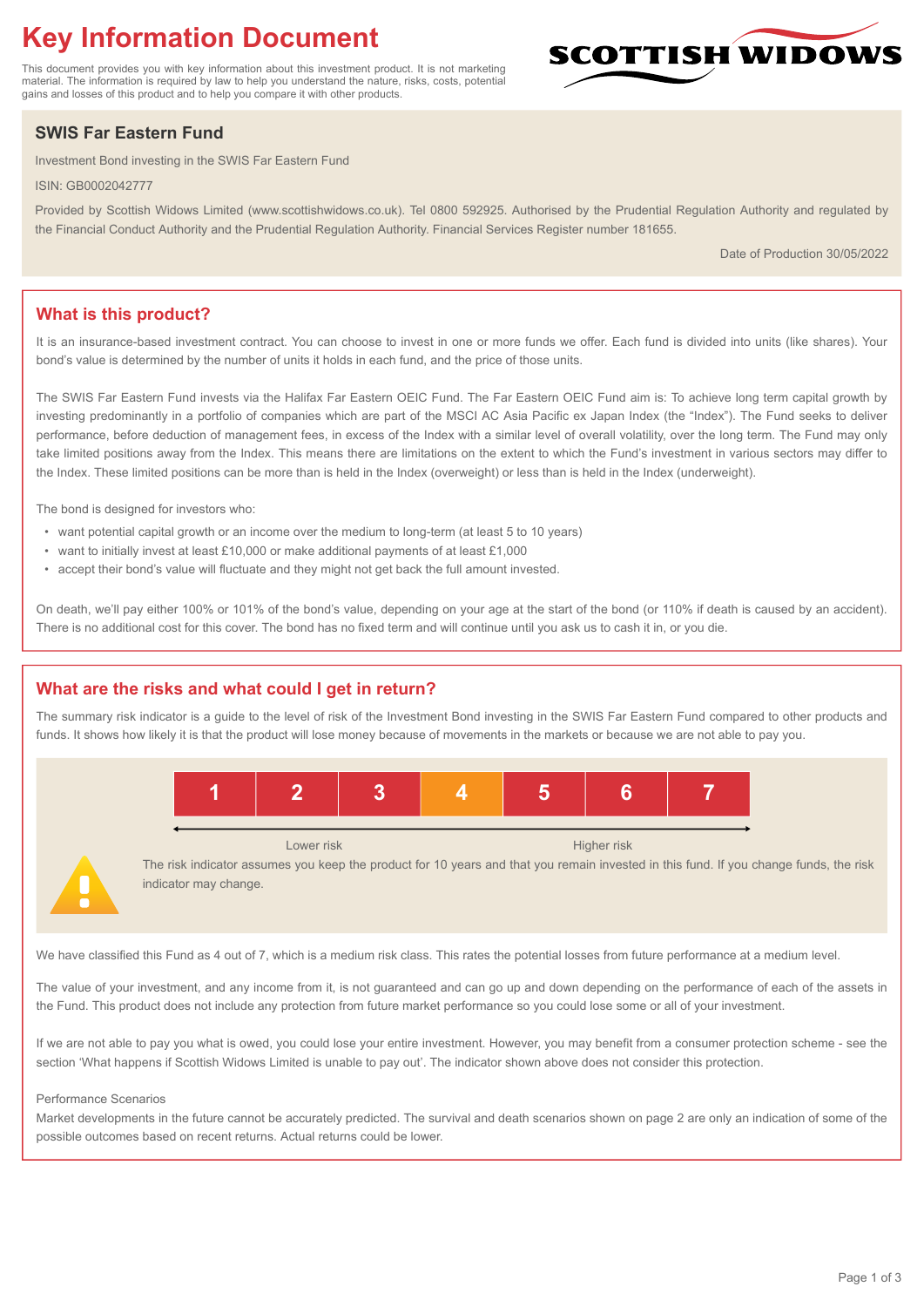

#### **What are the risks and what could I get in return? (continued)**

This table shows the money you could get back over the next 10 years, under different scenarios, assuming that you invest £10,000. The figures below assume no withdrawals are taken and do not allow for any Large Fund Bonus which may apply. The scenarios shown illustrate how your investment could perform. You can compare them with the scenarios of other products. The scenarios presented are an estimate of future performance based on evidence from the past on how the value of this investment varies, and are not an exact indicator. What you get will vary depending on how the market performs and how long you keep the investment. The stress scenario shows what you might get back in extreme market circumstances, and it does not take into account the situation where we are not able to pay you. The death scenario assumes investments perform in line with the moderate scenario.

The figures shown include all the costs of the product itself, but may not include all the costs that you pay to your adviser. The figures do not take into account your personal tax situation, which may also affect how much you get back. Before deciding to invest, you should read the Additional Information Document for more information on the risks and what you might get back. See page 2 for information on how the performance scenarios are calculated.

| <b>Investment £10,000</b> |                                                    |           |                                             |           |  |  |
|---------------------------|----------------------------------------------------|-----------|---------------------------------------------|-----------|--|--|
|                           |                                                    | 5 years   | 10 years<br>(Recommended<br>holding period) |           |  |  |
| <b>Survival Scenarios</b> |                                                    |           |                                             |           |  |  |
| <b>Stress scenario</b>    | £2,891<br>What you might get back after costs      |           | £4,560                                      | £3,138    |  |  |
|                           | Average return each year                           | $-71.09%$ | $-14.53%$                                   | $-10.94%$ |  |  |
| Unfavourable scenario     | What you might get back after costs<br>£8,273      |           | £7,108                                      | £6,703    |  |  |
|                           | Average return each year                           | $-17.27%$ | $-6.60%$                                    | $-3.92%$  |  |  |
| Moderate scenario         | What you might get back after costs                | £10,239   | £11,429                                     | £13,112   |  |  |
|                           | Average return each year                           | 2.39%     | 2.71%                                       | 2.75%     |  |  |
| Favourable scenario       | What you might get back after costs                | £12,625   | £18,306                                     | £25,550   |  |  |
| Average return each year  |                                                    | 26.25%    | 12.85%                                      | 9.83%     |  |  |
| <b>Death scenarios</b>    |                                                    |           |                                             |           |  |  |
| Insured event             | What your beneficiaries might get back after costs | £10,341   | £11,543                                     | £13,243   |  |  |

#### **What happens if Scottish Widows is unable to pay out?**

Your Plan is fully covered by the Financial Services Compensation Scheme. More information about compensation arrangements is available from the Financial Services Compensation Scheme, who can be contacted on 0800 678 1100 or 0207 741 4100 or via their website at www.fscs.org.uk

### **What are the costs?**

The Reduction in Yield (RIY) shows what impact the total costs you pay will have on the investment return you might get. The total costs take into account one-off, ongoing and incidental costs. The amounts shown here are the cumulative costs of the product itself, for three different holding periods. The monetary figures shown assume you invest £10,000 and investments perform in line with the moderate scenario. The figures are estimates and may change in the future. The person selling you or advising you about this product may charge you other costs. If so, this person will provide you with information about these costs, and show you the impact that all costs will have on your investment over time.

| Investment £10,000              |                             |                              |                            |  |  |  |
|---------------------------------|-----------------------------|------------------------------|----------------------------|--|--|--|
| <b>Scenarios</b>                | If you cash in after 1 year | If you cash in after 5 years | If you cash in at 10 years |  |  |  |
| Total costs                     | £202                        | £830                         | £1,661                     |  |  |  |
| Impact on return (RIY) per year | 2.01%                       | 1.59%                        | 1.54%                      |  |  |  |